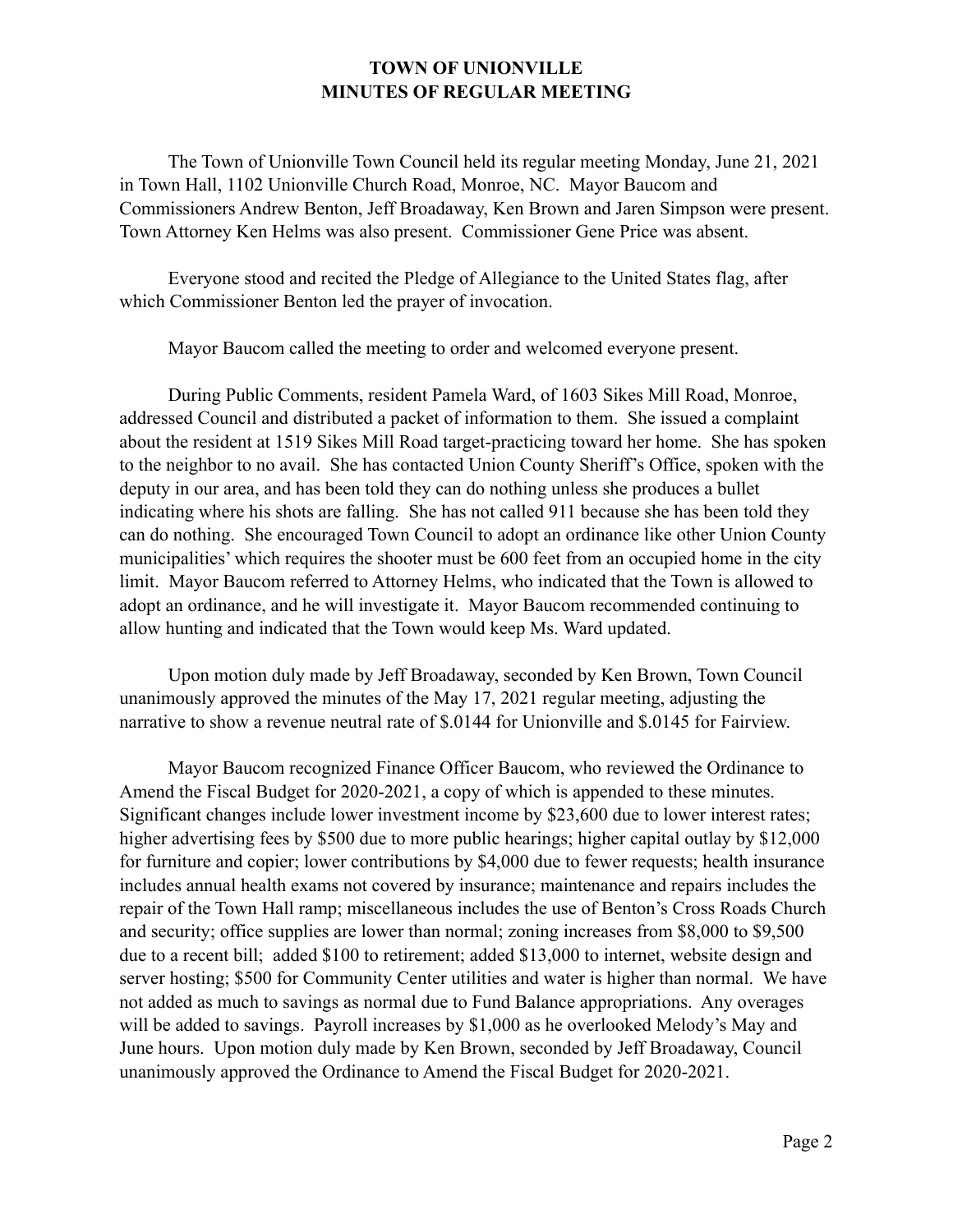Mr. Baucom reviewed the current Balance Sheet, a copy of which is appended to these minutes. He stated that the Certificate of Deposit balance is shown. The cash level is strong. The budget reflects changes mentioned on the previous document. The Town is \$77,000 over on the income side; \$55,000 is related to fund balance appropriated. The Town is favorable \$10,000 in sales and use taxes. The Expense side shows \$6,300 lower in contributions; Insurance is \$1,400 under budget and maintenance and repairs does not include quarterly lawn mowing. For Payroll, please add \$1,000 for the Deputy Clerk; add \$1,500 for professional fees for zoning; utilities overall are \$2,300 favorable. Overall, we had a good year even with purchasing a copier, office furniture and making improvements to the internet and website. Contributions include \$54,000 for the Volunteer Fire Department air packs. In Transactions by Account, large expenses since last month include \$10,000 to Unionville Lions Club, NFocus \$3,100; Old Republic \$1,000 and Holloways \$1,800. Income since last month includes \$29,000 alcohol and beverage taxes, \$57,000 franchise taxes and \$4,600 sales taxes. In Pending Bills to be Paid, large items include the Town Hall ramp repair, \$8,000 for Piedmont Waste site and cyber liability insurance. Upon motion duly made by Ken Brown, seconded by Andrew Benton, Council unanimously approved payment of pending bills.

Mr. Baucom then reviewed the Proposed 2021-2022 Budget, a copy of which is appended to these minutes. This budget is based on continuing the \$.02/\$100 valuation ad valorem tax rate. Commissioner Brown reported that N.C. House Representative Dean Arp is in the process of another \$50,000 grant for the Volunteer Fire Department for training and burn building, which will come through the Town. Mr. Baucom stated that this budget may be adjusted when that happens. Upon motion duly made by Ken Brown, seconded by Andrew Benton, Council unanimously approved the 2021-2022 budget, along with a \$.02/\$100 valuation ad valorem tax rate.

Upon motion duly made by Jeff Broadaway, seconded by Ken Brown, Council unanimously approved Text Amendment #TC-21-01, which reflect changes to our Land Use Ordinance required by N.C. G.S. 160(D).

Upon motion duly made by Ken Brown, seconded by Jeff Broadaway, Council unanimously approved a donation of \$3,000 to Turning Point Women's Shelter.

Council will consider the Council on Aging, American Red Cross and Heritage Festival basket donation at the July 19, 2021 meeting.

Mayor Baucom recognized Mr. Jeremy Howard, Sales Manager with Seedspark, an Information Technology company. Krysta Cathy is their Account Representative. Seedspark has been in Charlotte for 15 years hosting IT services, computers, networks, onsite and remotely, website host/design and application development. Jason Williams with Piedmont Computers accepted an offer with another company and has vetted reputable local service providers for his customers. Currently, Seedspark has 300-400 managed IT service clients in Charlotte, Union and Gaston Counties. Their owner is from Pageland, SC. They are currently putting together pricing and contracts to take over our IT services. They will recommend more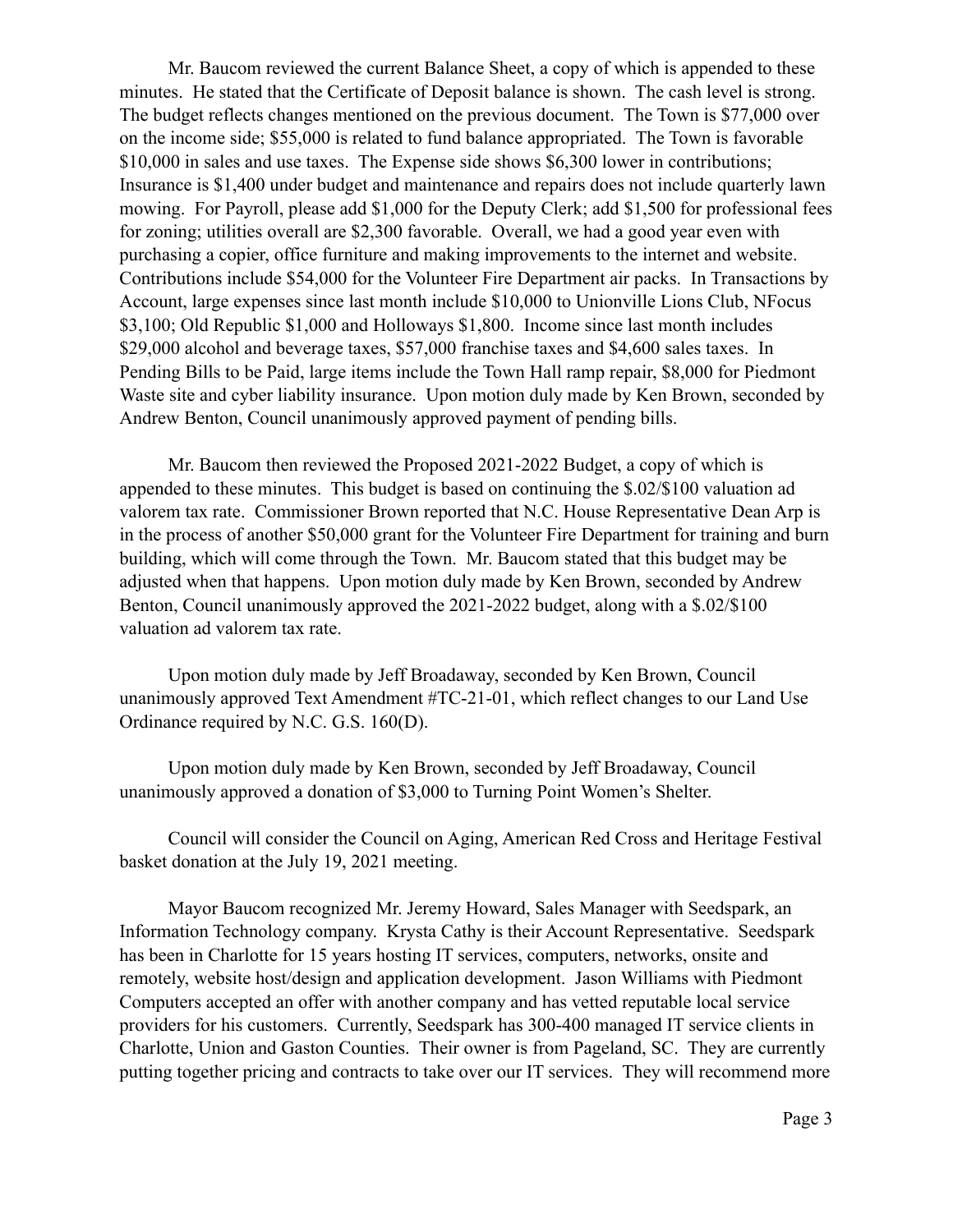security measures on emails, which will be reflected in the cost. They will have a user-friendly support remotely or on-site to address any issues. Their terms are 60-day contracts. Currently, the Town is paying \$600 per month, and he is projecting \$695 per month for their contract. He will be back in touch soon with more information. He and Krysta met with Sonya and Melody and had conversations about driving more traffic to our website, creating fillable forms and email blasts for the Town. Attorney Helms reported that NC General Statutes may require the Town to enter the bidding process again for these services. He will research it and advise at the July 19, 2021 meeting.

Upon motion duly made by Andrew Benton, seconded by Jeff Broadaway, Council unanimously approved the 2021-2022 contract with NFocus for land use backup with Richard Flowe and code enforcement with John Ganus.

Deputy Clerk Melody Braswell stated that she and Darrell Baucom attended a webinar introducing the American Rescue Plan Act and advised that federal funds are available to municipalities, counties and states. Unionville can apply for funding of \$2,100,000 and these funds must be used to offset issues incurred due to the pandemic. Since Unionville had no tax revenue losses and no public health issues, she and Darrell recommend infrastructure improvements--specifically, broadband funding, since it would benefit the largest swath of our residents. We would need to partner with the state or county to receive and apply these funds. Funds must be expended by 2026 and appropriated by 2024. Unionville is currently in the application process, but they need direction from the Council. Upon motion duly made by Andrew Benton, seconded by Jeff Broadaway, Council unanimously directed Deputy Clerk Braswell to investigate this funding to be applied to the building up of broadband in the Town.

Deputy Clerk Braswell also addressed the Town's Records Retention Policy, stating that NC Department of Cultural and Natural Resources will be updating their schedule in the next month and she will bring it before Council for adoption once it has been updated, as each update must be approved separately prior to disposal of records.

Upon motion duly made by Jeff Broadaway, seconded by Andrew Benton, Council unanimously agreed to table the Town's Farm Structure Affidavit to agree with Union County's form. Attorney Helms will report his findings at the July 19, 2021 meeting.

Mayor Baucom reminded everyone of the Municipal Election Filing dates of July 2 through July 16, 2021.

There being no motion regarding the Resolution Supporting a Citizen Referendum on Transportation Funding, the issue failed.

Upon motion duly made by Ken Brown, seconded by Jeff Broadaway, Council unanimously entered into Executive Session with their attorney for an update.